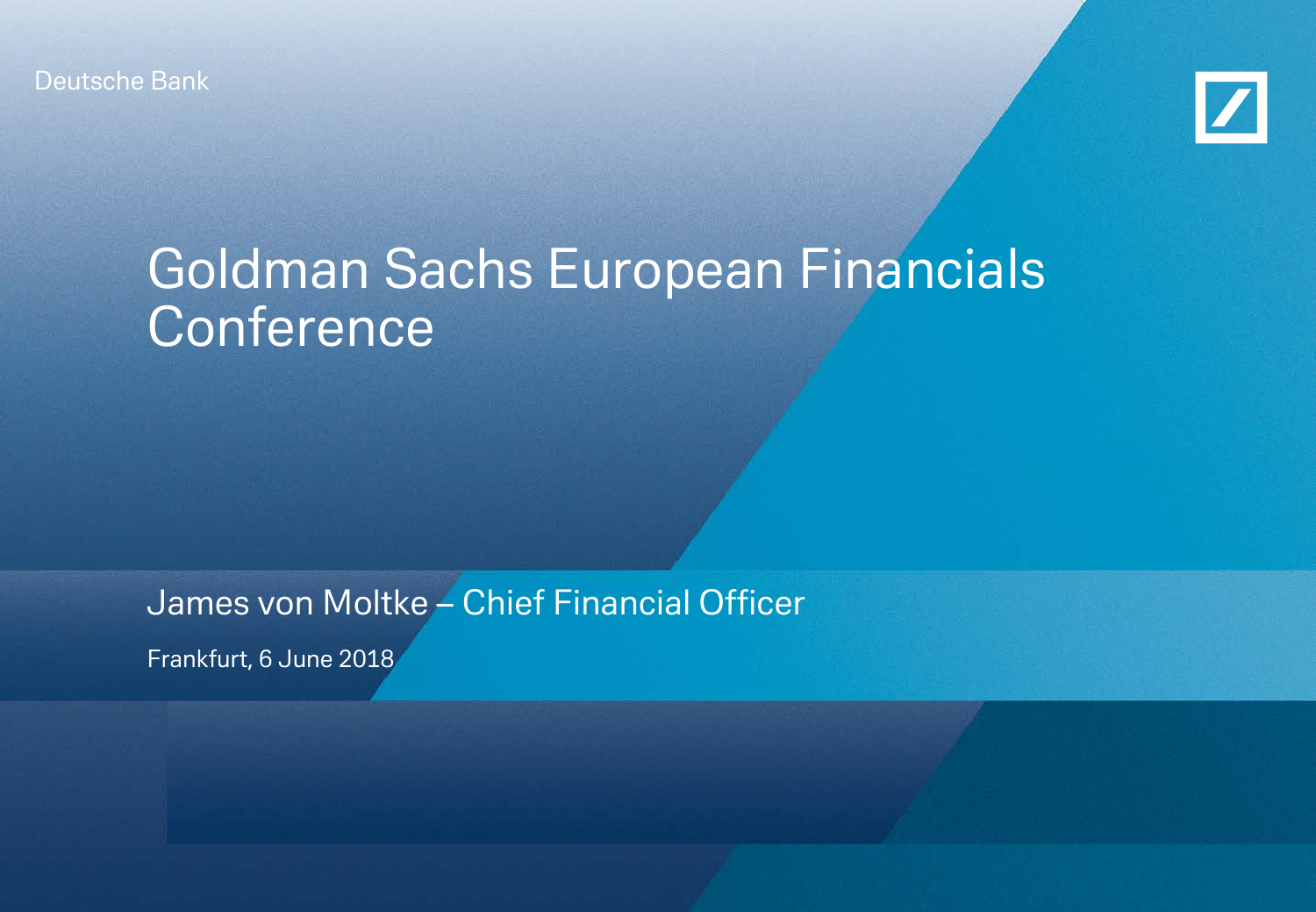### DB Group: A materially safer and more secure institution In EUR bn, unless stated otherwise





(1) 2007 ratio includes hybrid instruments as the definition of CET1 ratio did not exist under the previous Basel regimes (2) Most stable is defined as funds from Capital Markets & Equity, Retail, Transaction Banking and Wealth Management deposits

Goldman Sachs European Financials Conference June 6 2018 Deutsche Bank Investor Relations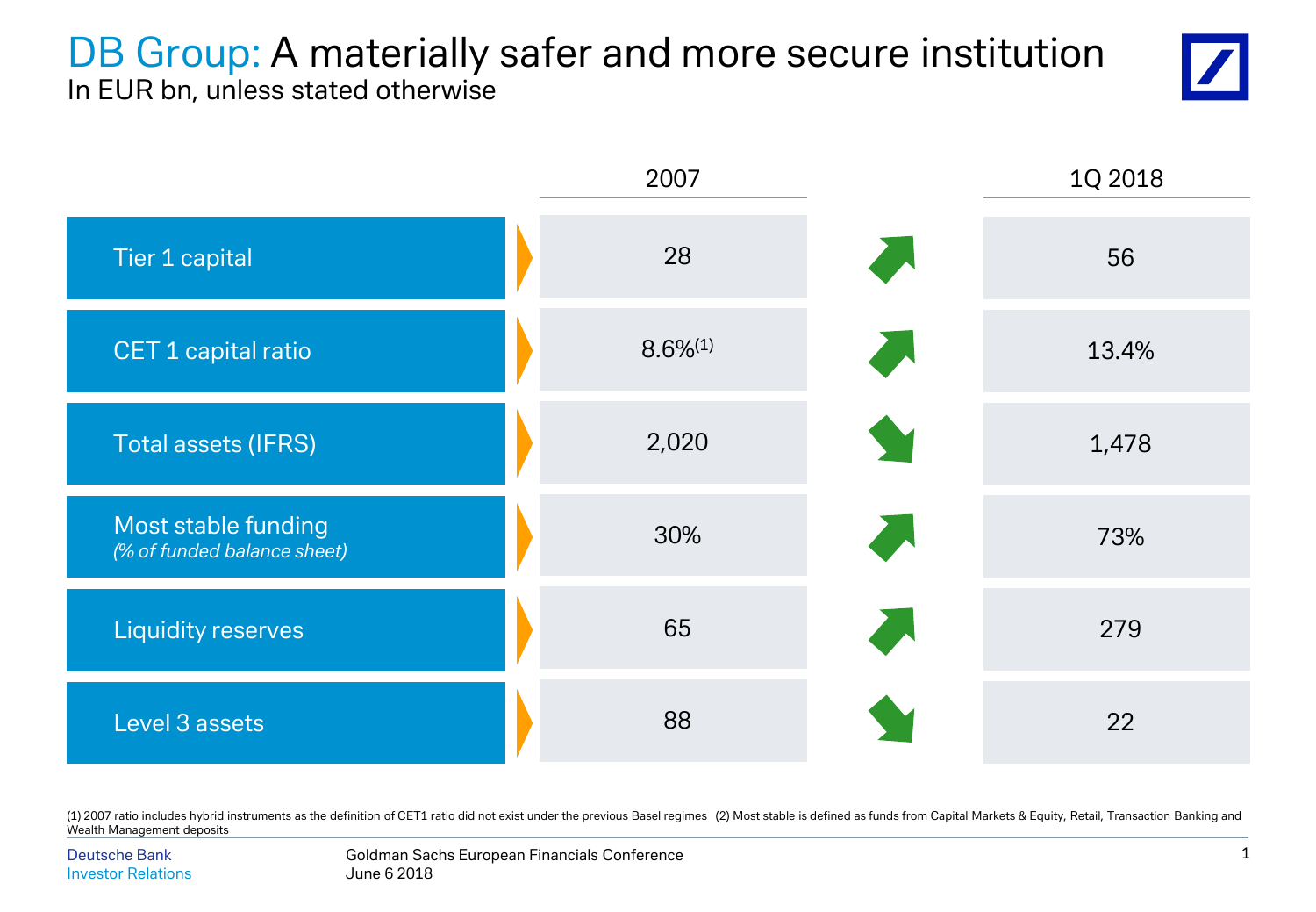# DB Group: Shifting towards a more stable revenue base



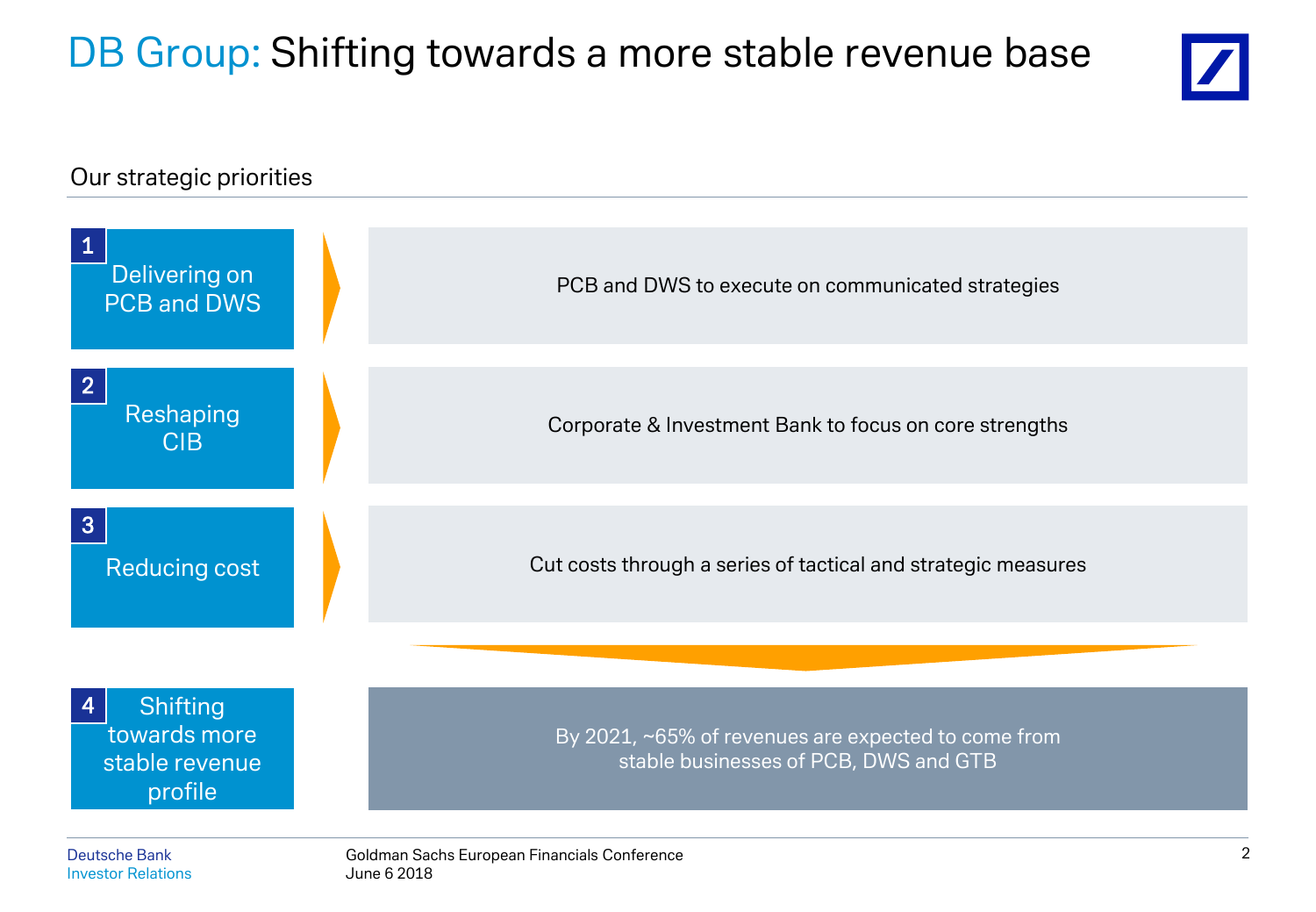# 1 PCB: Delivering in the Private & Commercial Bank



|                                        |                                                                  |  | Key achievements                                                                                 | <b>Ongoing initiatives</b>                                                                                             | Targeted<br>synergies                   | Aspiration                |
|----------------------------------------|------------------------------------------------------------------|--|--------------------------------------------------------------------------------------------------|------------------------------------------------------------------------------------------------------------------------|-----------------------------------------|---------------------------|
|                                        | Private<br><b>Clients</b><br><b>Commercial</b><br><b>Clients</b> |  | Legal entity merger and regulatory<br>waiver approved                                            | Sales channel optimisation<br>and product consolidation<br>Increase cross-sell and<br>grow volumes in core<br>segments | 2022 synergy<br>run-rate<br>EUR 0.9 bn, |                           |
| <b>The</b><br><b>Bank</b><br>for       | Digitali-<br>sation                                              |  | Successful transformation of our<br><b>Private- and Commercial Client</b><br>business in Germany | Combine DB / PB digital<br>programs                                                                                    | ~275%<br>achieved by<br>2021            | 2021:                     |
| Germany                                | <b>One Bank</b><br>& Finance                                     |  | Introduced new pricing models<br>Enhanced digital capabilities                                   | Single IT platform with<br>integrated operations                                                                       | EUR $1.9^{(1)}$ bn<br>investment        | RoTE >12%<br>$CIR < 70\%$ |
|                                        | One<br>Platform                                                  |  |                                                                                                  | Integrate funding & liquidity<br>strategies                                                                            |                                         | 2022:                     |
|                                        | <b>PCC</b><br><b>International</b>                               |  | Announced disposals in Poland<br>and Portugal<br>Refocused strategy in Italy &<br>Spain          | Execute on announced disposals<br>Grow market shares in core segments                                                  |                                         | CIR < 65%                 |
| <b>Wealth</b><br>Management            |                                                                  |  | Consolidated booking centers and<br>regional footprint, finalising Sal.<br>Oppenheim integration | Grow through strategic hiring<br>Further invest in digital capabilities                                                |                                         |                           |
| (1) Includes restructuring & severance |                                                                  |  |                                                                                                  |                                                                                                                        |                                         |                           |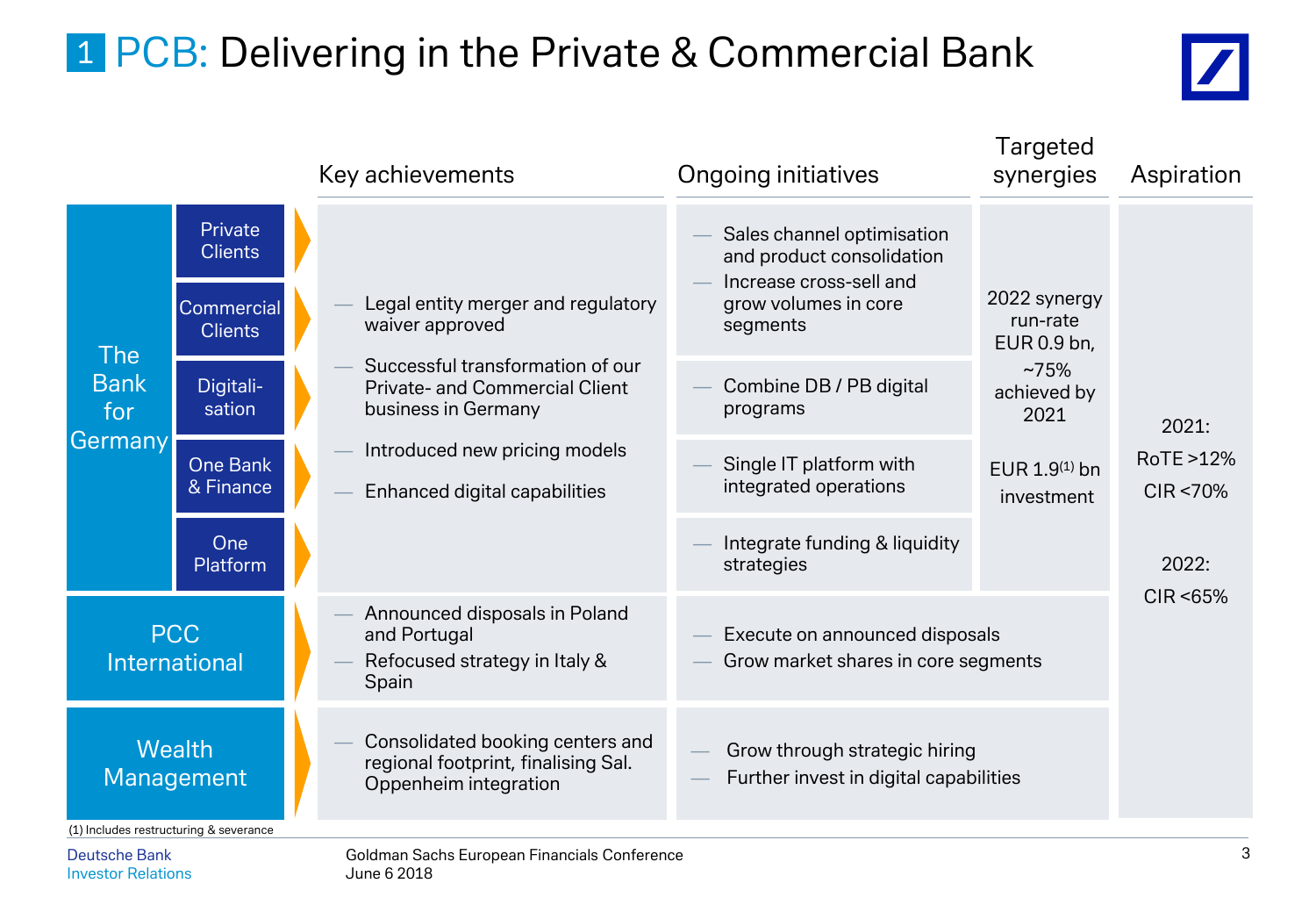## Asset Management: Delivering in Asset Management

In EUR bn, unless otherwise stated





(1) SQI – Systematic & Quant investments (2) Aggregate asset-weighted gross outperformance of Active and Alternatives products that have benchmark spreads available over respective periods (Active and Liquid Real Assets as of Mar 31, 2018 and Direct Real Estate and Other Alternatives as of Dec 31, 2017) (3) DWS stand-alone financial targets (4) Net flows as a % of beginning of period Assets under Management (5) DWS standalone adjusted ratio. For 2017, DWS net revenues were adjusted by EUR (52)m reflecting the valuation impact from HETA and an insurance recovery while noninterest expenses were adjusted by EUR 16m related to the settlement of a litigation. On a reported basis, the DWS cost/income ratio was 69% in 2017. DWS figures differ from DB AM segment figures as a result of sold and discontinued businesses (2017: revenues EUR (53)m, noninterest expenses EUR 60m) and other perimeter adjustments (2017: revenues EUR 29m, noninterest expenses EUR 20m) incl. treasury allocations and infrastructure services and functions. The reported AM segment cost/income ratio was 71% in 2017

Deutsche Bank Investor Relations

Goldman Sachs European Financials Conference June 6 2018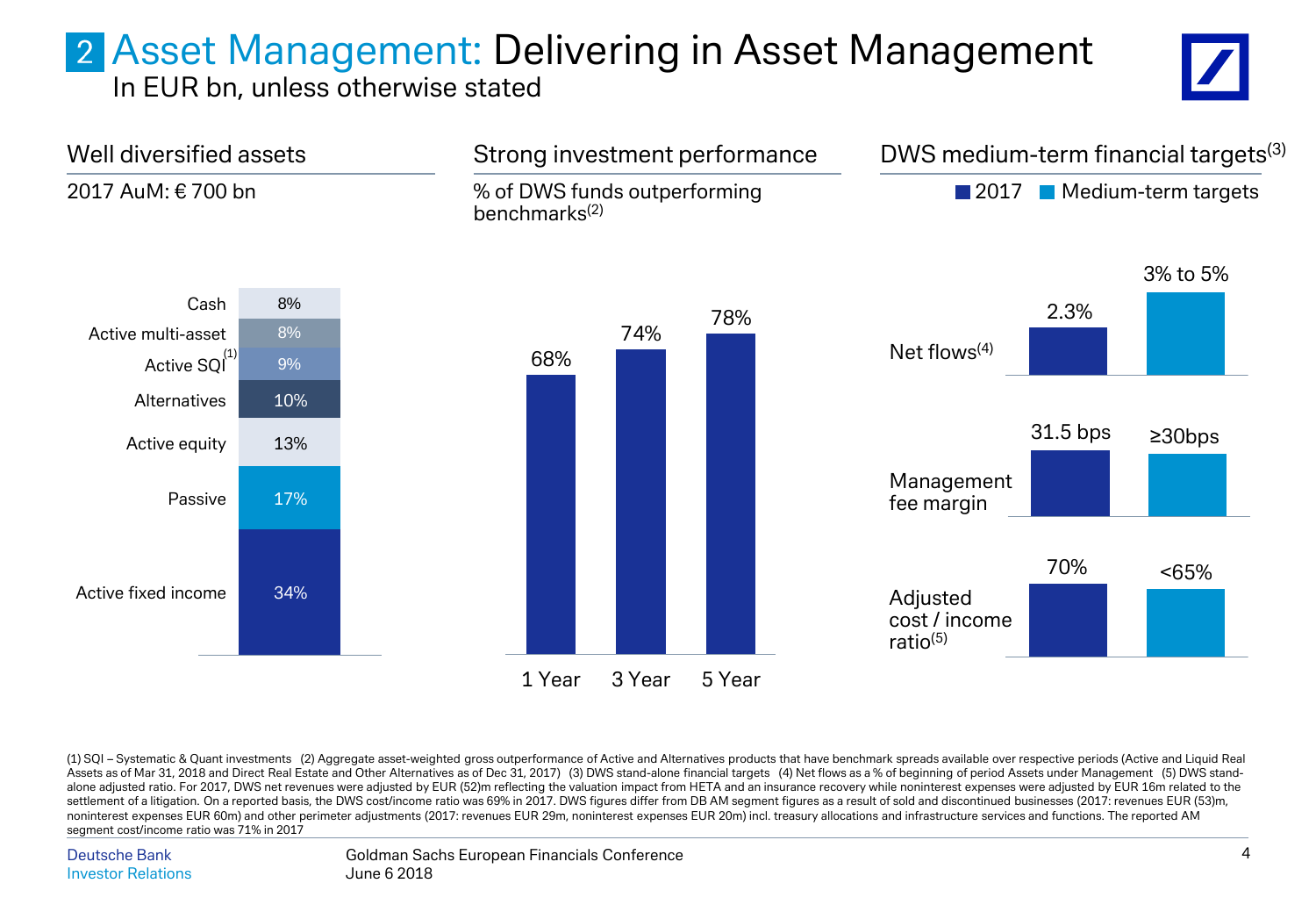## **3 CIB: Shifting the Corporate & Investment Bank to its** strengths



| Strategic intent                                                                                                                   | in line with core strengths                                      |  |                                                      |
|------------------------------------------------------------------------------------------------------------------------------------|------------------------------------------------------------------|--|------------------------------------------------------|
| Be a leading institution in Europe while<br>leveraging our product strengths<br>globally                                           | Scaled global<br>payments<br>infrastructure                      |  | #1 global<br>Euro clearer $(1)$                      |
| Focus on strength of<br><b>Global Transaction Bank</b>                                                                             | <b>Leading FX</b><br>capability                                  |  | Top 3 in global $FX^{(2)}$                           |
| Focus on underwriting and financing                                                                                                | <b>Excellent debt financing</b><br>capabilities                  |  | Top 3 in global<br>structured finance <sup>(2)</sup> |
| products in which we occupy a<br>leadership position                                                                               | Leading global platform in<br>structured equities /<br>financing |  | Top 5 global prime<br>finance $(2)$                  |
| Focus on strategic advice within<br>industries and segments that align with<br>our core European and multi-national<br>client base | <b>Leading Trade finance</b><br>platform                         |  | Top 3 European trade<br>finance provider(3)          |

(1) Source: SWIFT (2) Source: Coalition(based on DB's internal product taxonomy) (3) Source: Oliver Wyman Transaction Banking Benchmarking 2017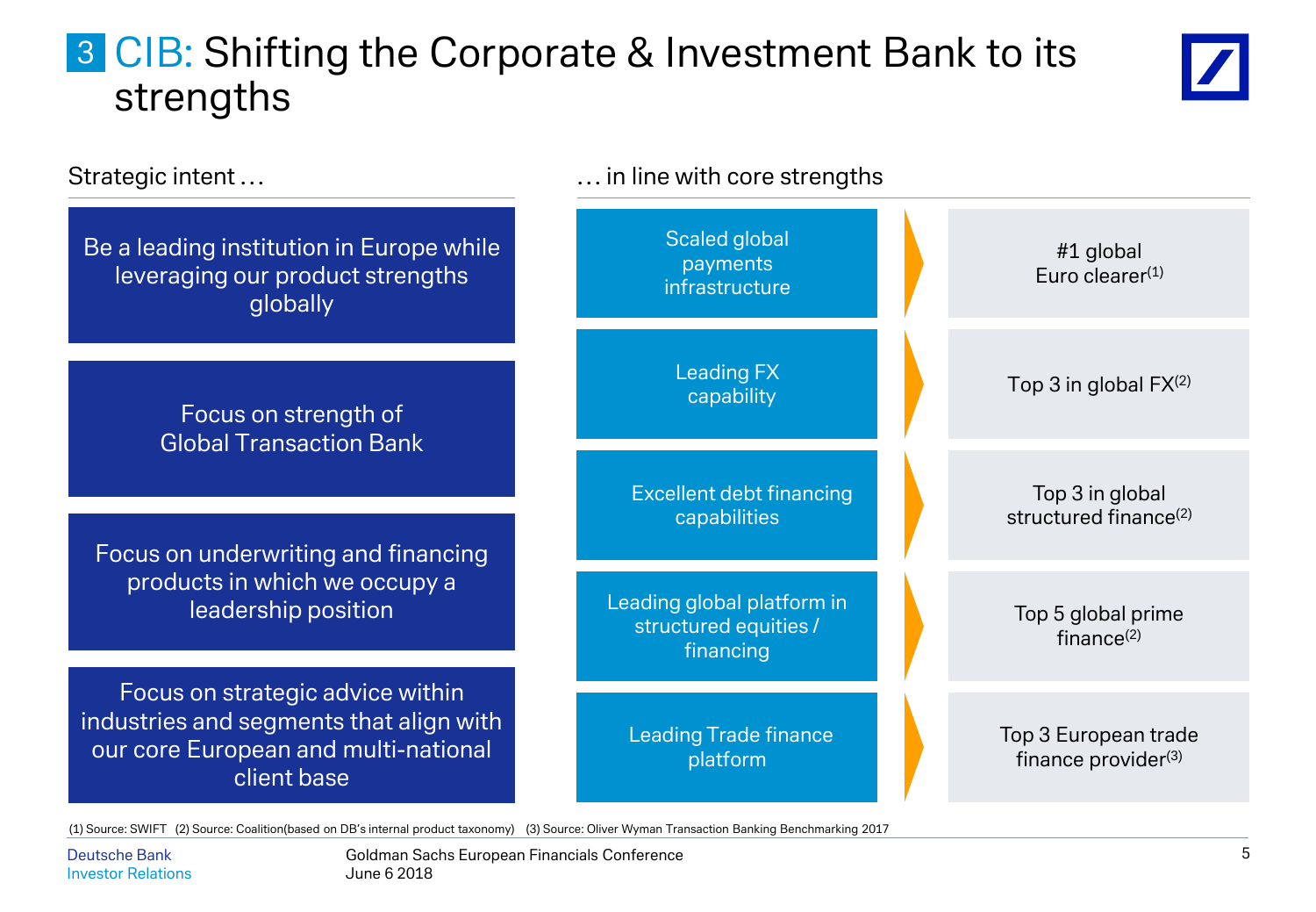### **3 CIB: Specific actions to reshape the Corporate &** Investment Bank



| Optimize<br>Origination &<br><b>Advisory</b>                      | Remain a relevant strategic advisor, but with focus on global industries closely aligned<br>with the strengths of the German and European economy<br>Reduce commitment to sectors in the US & Asia with limited cross-border activity                                                                                      |
|-------------------------------------------------------------------|----------------------------------------------------------------------------------------------------------------------------------------------------------------------------------------------------------------------------------------------------------------------------------------------------------------------------|
| Pivot to<br>strengths in FIC<br><b>Sales &amp; Trading</b>        | Emphasise strengths in financing and treasury solutions, which are most important for<br>our European and multi-national clients<br>Remain committed to trading in Credit, Foreign Exchange and European Rates<br>Scale back our activities in US Rates trading, while selectively investing in our US credit<br>franchise |
| Sharpen focus in<br><b>Equities Sales &amp;</b><br><b>Trading</b> | Deepen existing, profitable client relationships<br>Optimize high-touch service model<br>Reduce leverage exposure in global prime finance<br>Reduce our cost to serve through modernization of platform                                                                                                                    |

Cut leverage exposure by 10% or  $\sim$  EUR 100bn by end of 2019<sup>(1)</sup>, with the majority completed in 2018 Decrease adjusted costs by more than EUR 1bn by 2019<sup>(2)</sup>

(1) Leverage exposure reduction of EUR 100bn versus Q1 2018 CIB reported leverage exposure of EUR 1,049bn (2) Adjusted cost reduction compared to 2017 CIB adjusted costs of EUR 12.7bn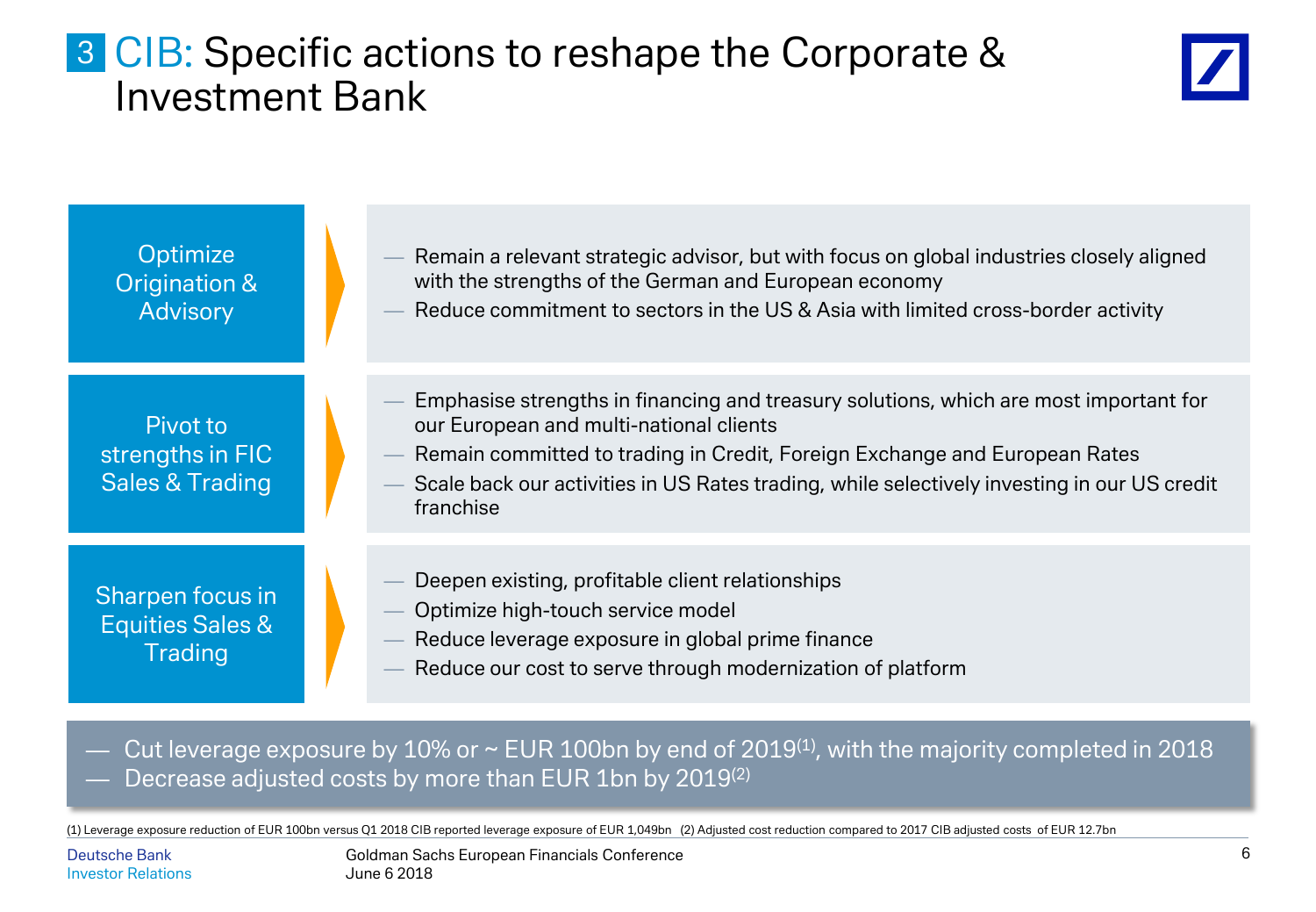### 3 CIB: A resilient franchise In EUR bn, unless stated otherwise



- Build on strengths and invest in capabilities in Payments and Trade
- Cross-sell and coverage optimisation
- Improve resource allocation
- Upside from interest rate development
- Reduced impact from perimeter adjustments

#### Origination & Advisory



- Exit non-priority segments and re-allocate resources to core areas
- Selective investments, especially in DCM and LDCM
- Focus on European and multinational clients and cross-border activity

#### FIC Sales & Trading 6.6 7.7 DB 2019 rev. expect vs 2017 2014-2016 Avg. 2017 Rev. Share Trend Rev pool Trend

- Focus on capabilities in Financing & Treasury Solutions
- Continue to invest in technology in FX
- Redirect resources to higher return opportunities
- Optimise client coverage model



- Move away from high touch service model to focus on electronic trading in Equity Trading
- Increase use of our European hub in Derivatives
- 25% headcount reduction Equities
- 25% leverage reduction in Prime Finance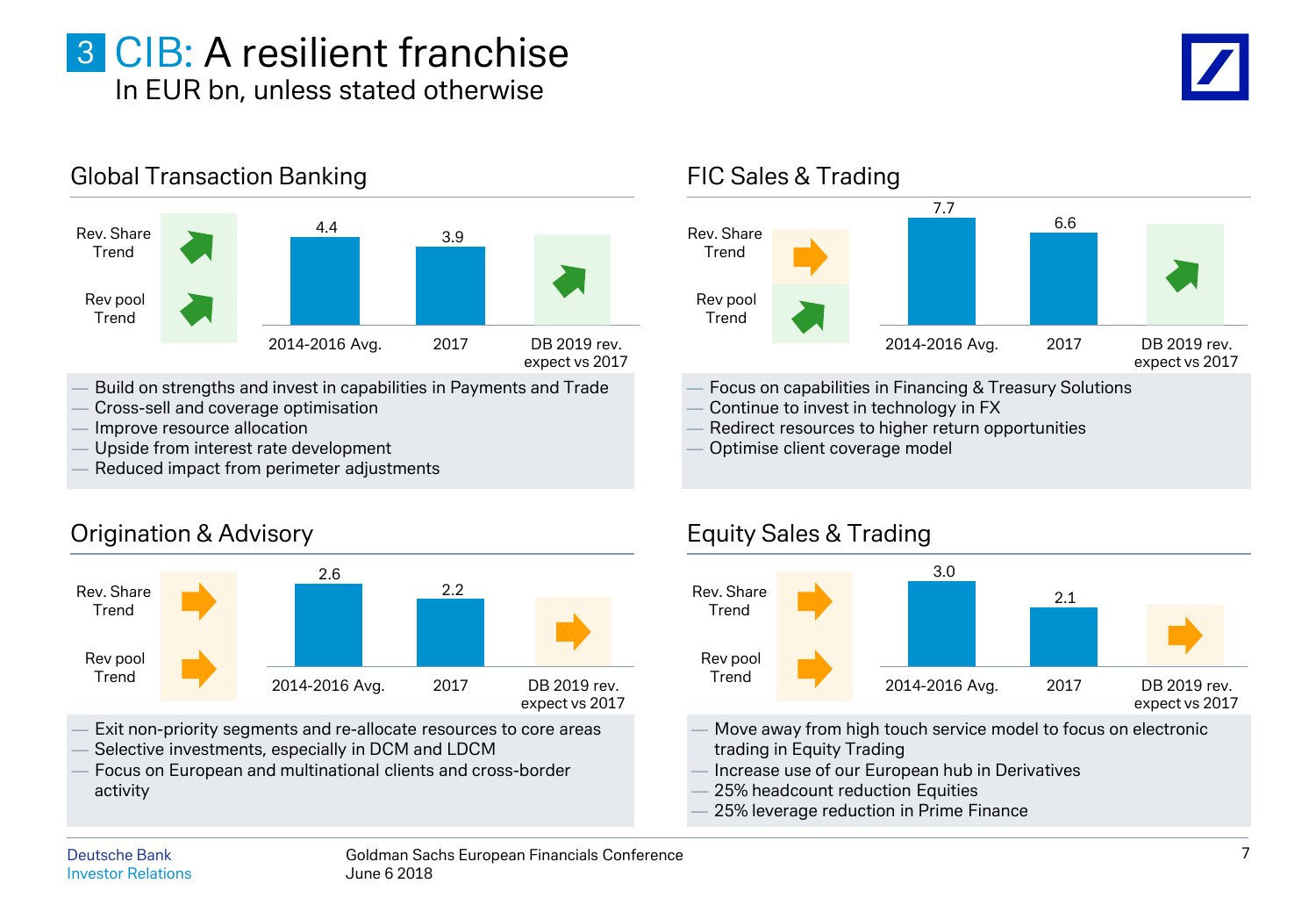### **3 CIB: Reallocating leverage to higher return areas** In EUR bn, as of 31 March 2018, unless otherwise stated



#### Corporate & Investment Bank CRD4 leverage exposure



Note: Totals may not sum due to rounding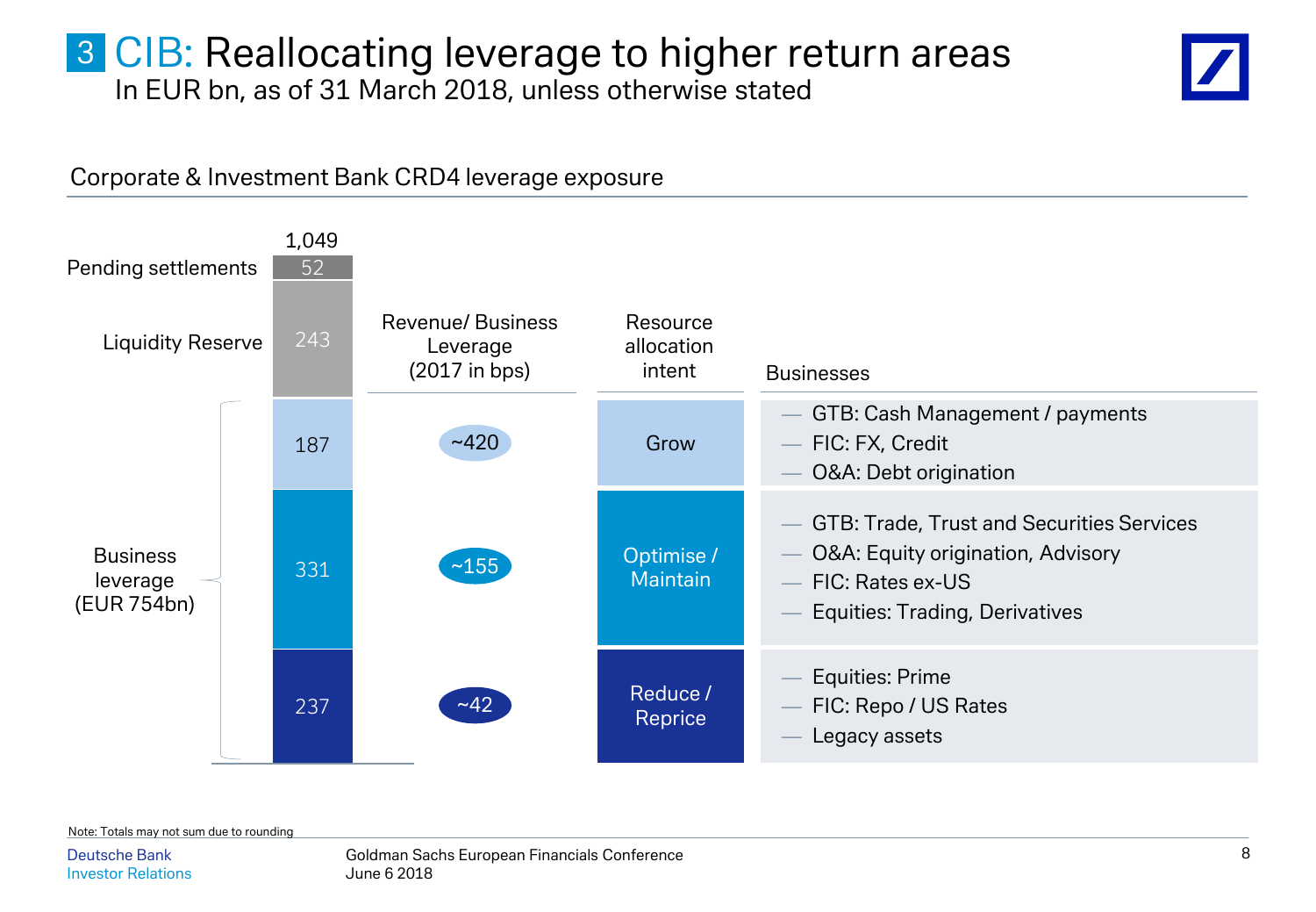### 4 DB Group: Reducing costs In EUR bn, unless stated otherwise

Adjusted costs<sup>(1)</sup>



(1) Adjusted costs are calculated by deducting from noninterest expenses under IFRS (i) impairment of goodwill and other intangible assets, (ii) litigation, (iii) policyholder benefits and claims and (iv) restructuring & severance

Deutsche Bank Investor Relations Goldman Sachs European Financials Conference June 6 2018

9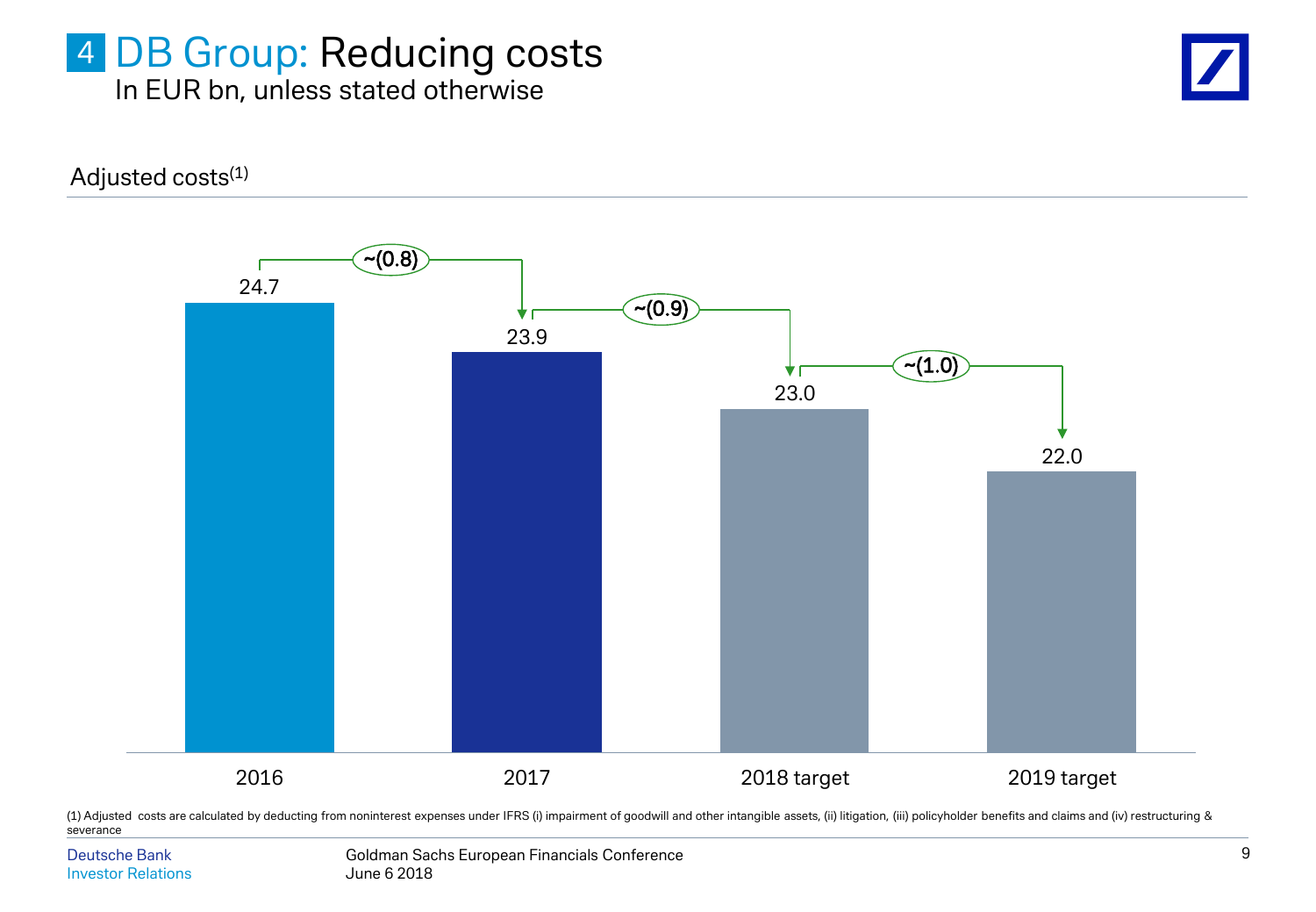### 4 DB Group: Cost reduction driven by a tactical and strategic actions



#### Adjusted costs<sup>(1)</sup> improvement from 2017, in EUR bn

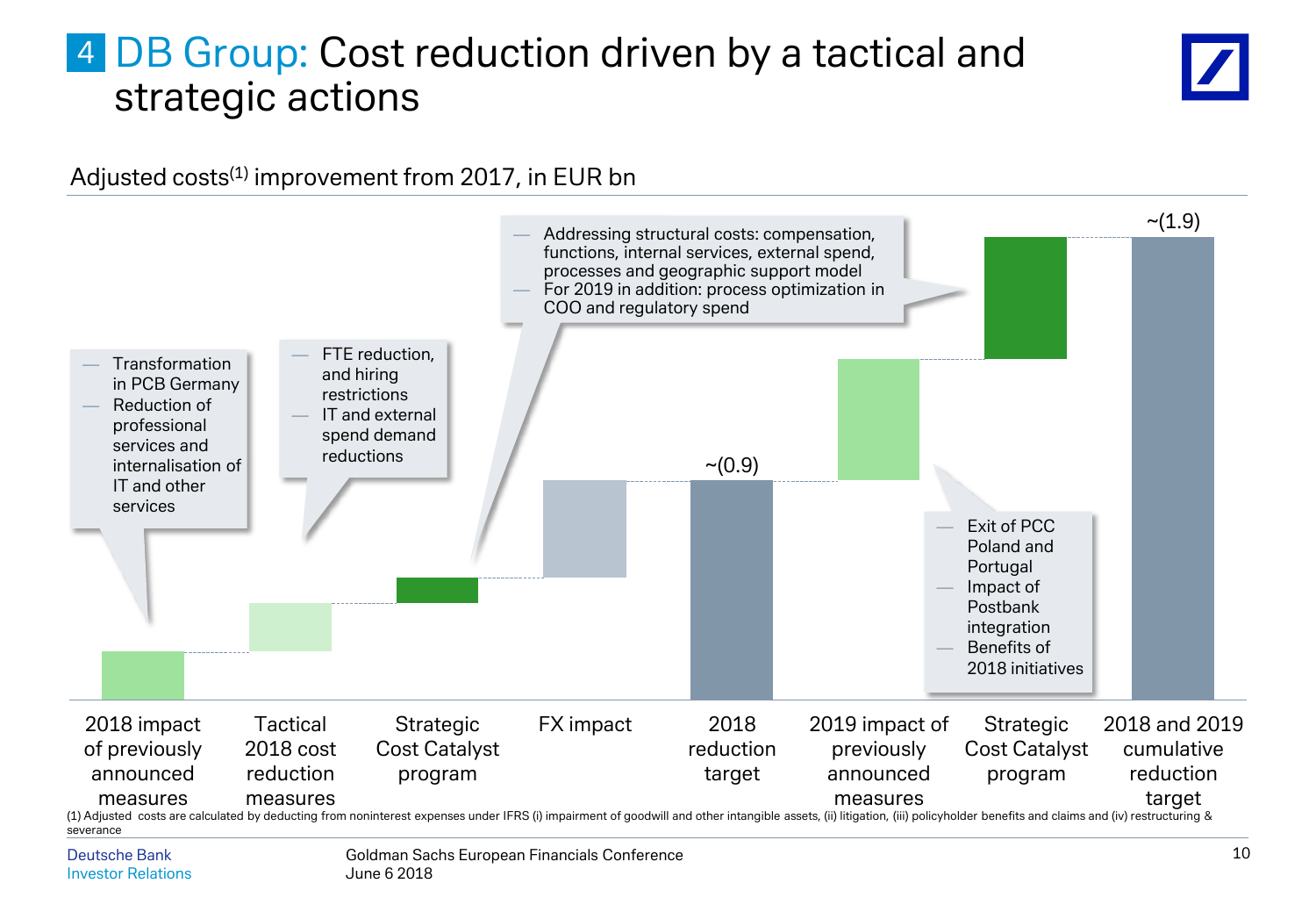# 4 DB Group: Cost reduction supported by FTE adjustments  $\nabla$

#### Full-time equivalent (FTE) in thousands

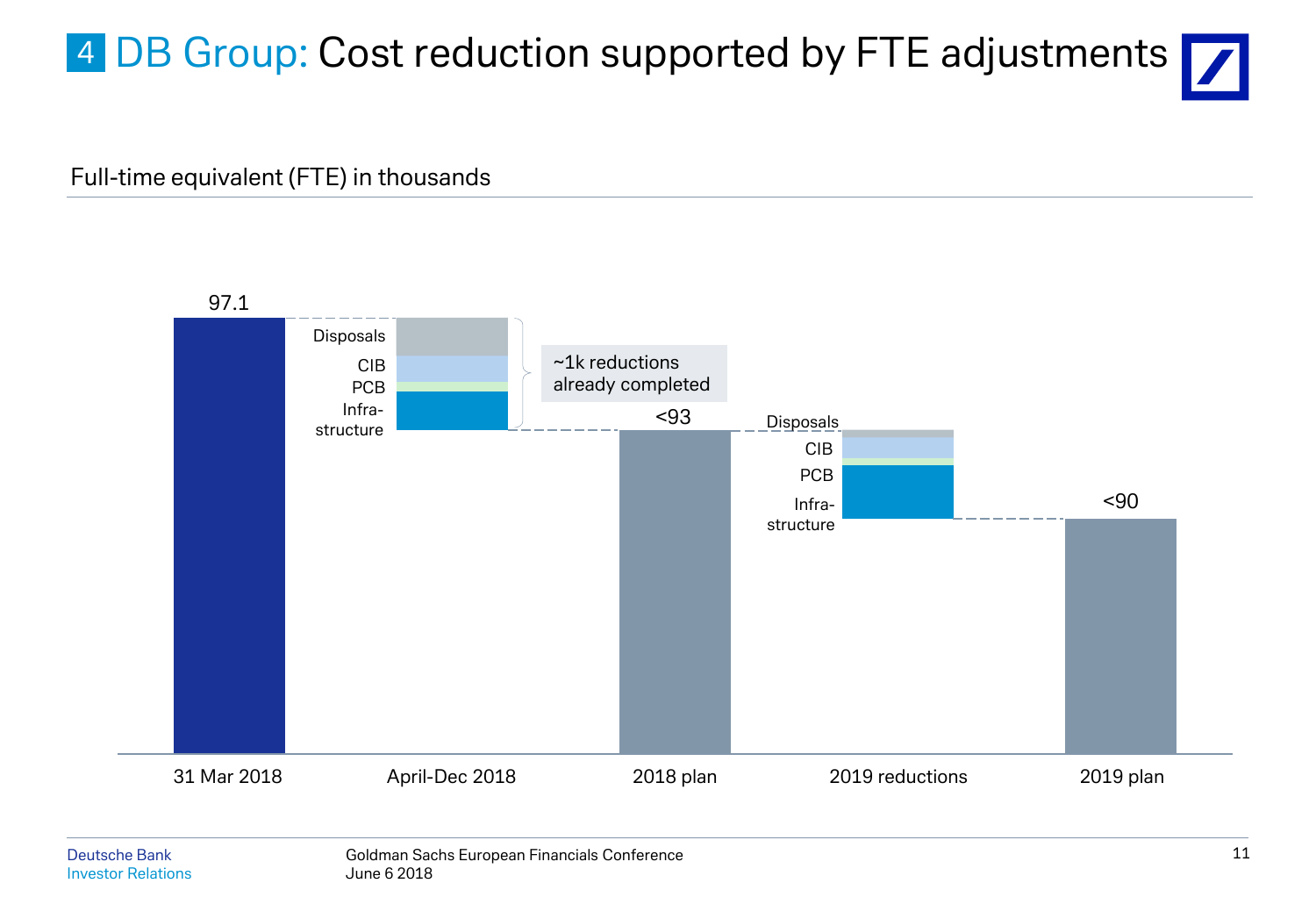### 4 DB Group: Shifting towards a more stable revenue profile In EUR bn



Deutsche Bank Investor Relations Goldman Sachs European Financials Conference June 6 2018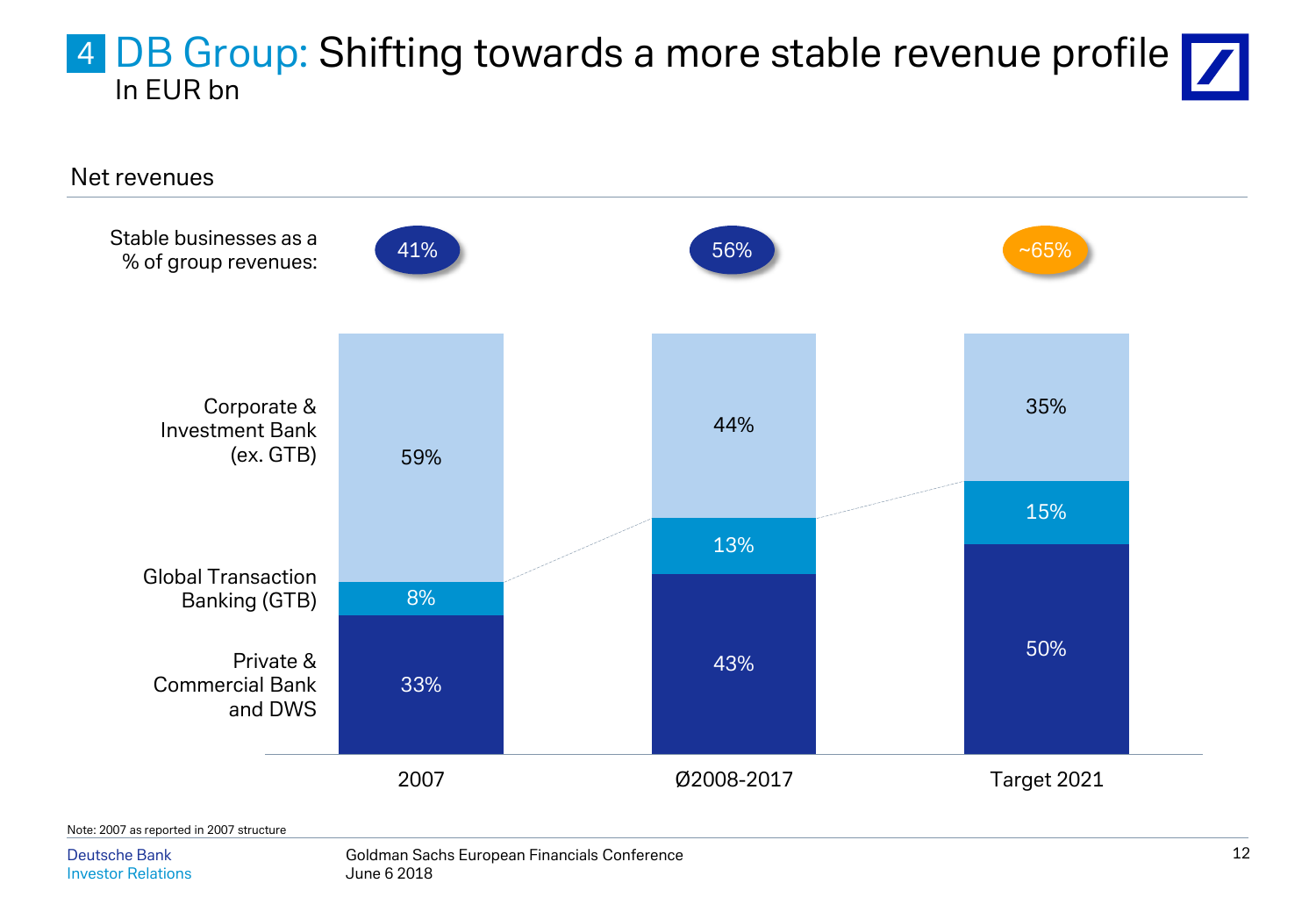# 4 DB Group: Return on Tangible Equity trajectory





Note: Totals may not sum due to rounding (1) Reported ROTE of (1.4)% adjusted to exclude EUR (513)m of DVA and movements in own credit spreads, EUR (570)m in restructuring & severance, EUR (213)m in litigation and EUR (21)m in impairments assuming a 30% effective tax rate, as well as the EUR (1,437)m write-down in the carrying value of US deferred tax assets (2) Other includes provisions for credit losses and the impact of higher capital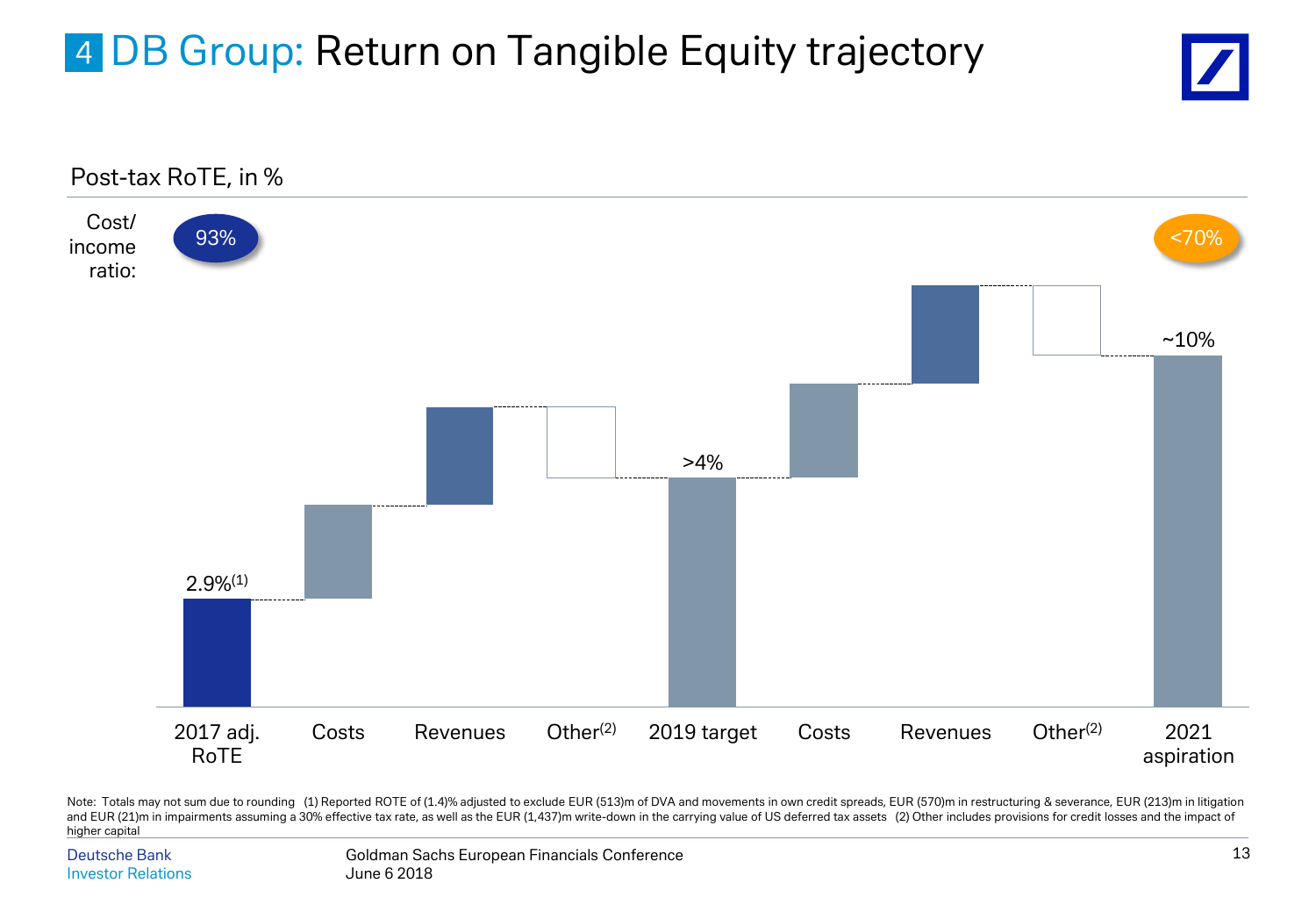## DB Group: Conclusions



| Key highlights                            |  |                                                                                                                                      |  |  |  |
|-------------------------------------------|--|--------------------------------------------------------------------------------------------------------------------------------------|--|--|--|
| Solid balance<br>sheet                    |  | High capital and liquidity and low risk levels provide a solid platform to<br>execute on our restructuring plans                     |  |  |  |
| Clear strategy in<br><b>PCB &amp; DWS</b> |  | Both the Private and Commercial Bank and DWS operate in attractive growth markets.<br>Focus is on executing existing strategic plans |  |  |  |
| <b>Refocusing CIB</b>                     |  | Improved resource allocation and focus to improve returns in the<br>Corporate & Investment Bank                                      |  |  |  |
| <b>Reducing costs</b>                     |  | Focus on short-term tactical measures and long-term strategic reductions<br>across the businesses and infrastructure                 |  |  |  |